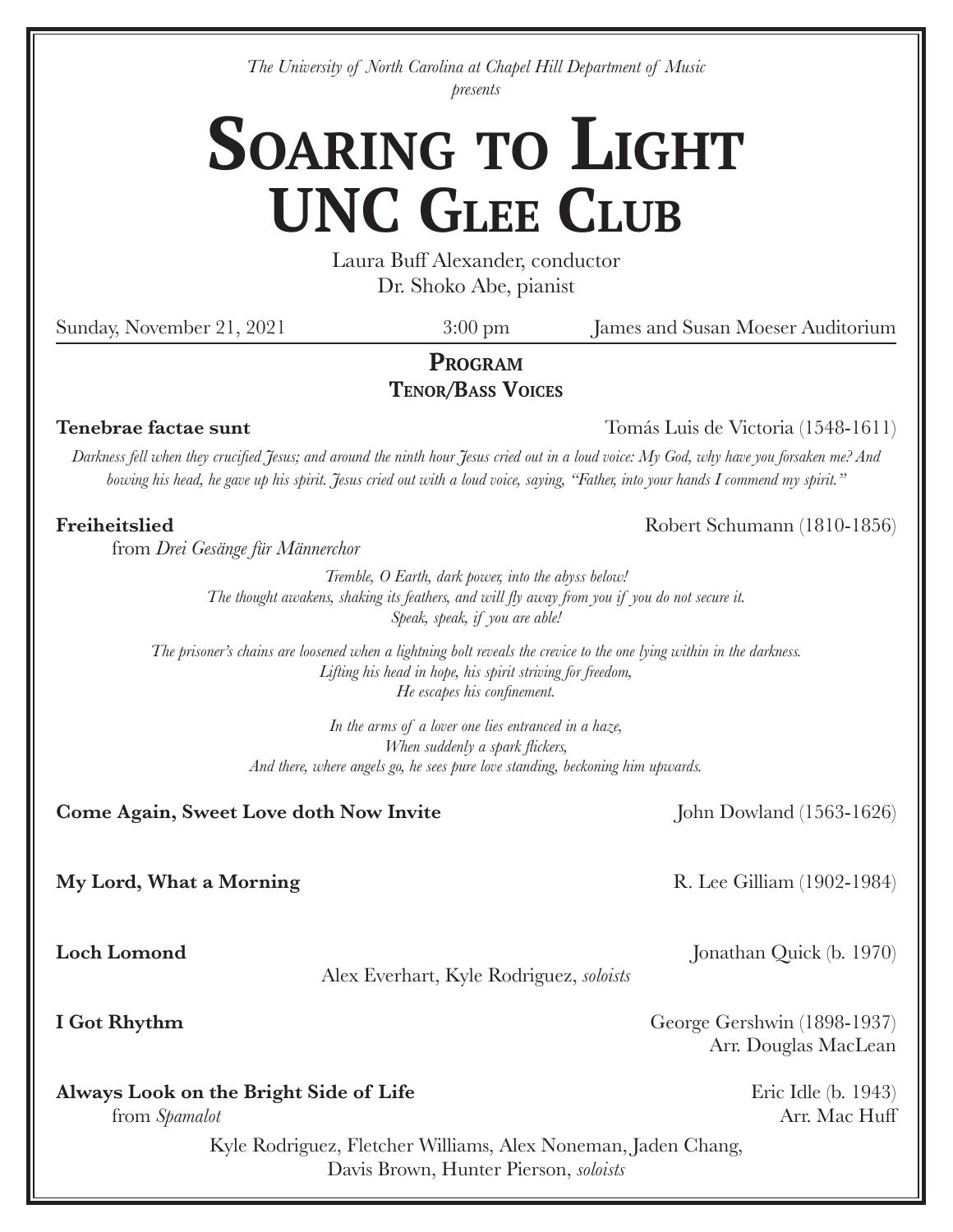## **Soprano/Alto Voices**

**Lux Aeterna** Michelle Roueché (b. 1964)

Emma-Katherine Bowers, *soloist*

*Let eternal light shine on them, Lord, with your saints in eternity, because you are merciful. Grant them eternal rest, Lord, and let perpetual light shine on them.*

**Ave Regina Coelorum** Giovanni Pierluigi da Palestrina (1524-1594)

*Hail, Queen of heaven! Hail, mistress of angels! Hail, sacred root, from which the light for the world has risen.*

**Break of Day** Michael John Trotta (b. 1978)

**Faith is the Bird that Feels the Light** Elizabeth Alexander (b. 1962)

Stella Ferrer, Rachel Suh, *soloists*

**Bright Morning Stars** Arr. The Wailin' Jennys

Cassie Pamperin, Katrina Bond, Wren Asher, Caroline Perez, Susanne Thomas, Anna Crist, *soloists*

**Choral Hymns from the Rig Veda** Gustav Holst (1874-1934) Hymn to the Waters To Agni (God of Fire)

**UNC Glee Club Combined Voices**

**Let My Love Be Heard Jake Runestad (b. 1986)** 

**In the Sweet By and By** Arr. Daniel J. Hall (b. 1971)

**Precious Love** James Morrison (b. 1984) Arr. Stephen Calgaro (b. 1999)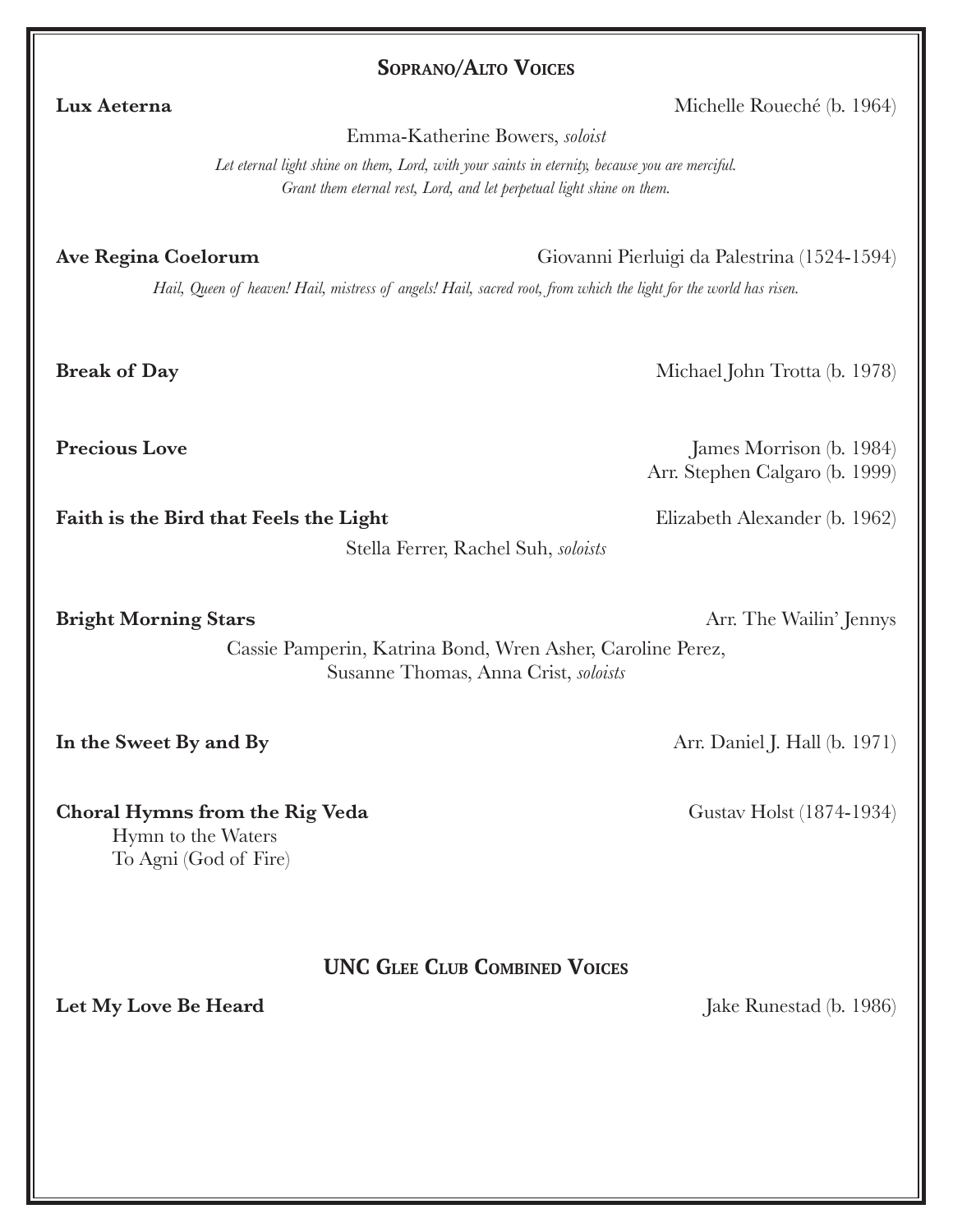# **UNC Glee Club**

#### **Soprano I**

Allison Baumgartner, *Raleigh, NC* Katrina Bond, *Raleigh, NC* Ashley Brewster, *Moscow, Idaho* Leah Howell, *Orlando, FL* Lai Jiang, *Shanghai, China* Lena Kantz, *Sylva, NC* Cassie Pamperin, *Charlotte, NC* Sarah Stump, *Cornelius, NC* Hannah Swanton, *Greensboro, NC* Aurora Yu, *Hangzhou, China* Claire Zhu, *Chapel Hill, NC*

#### **Alto I**

Sa'Tia Brown, *Fayetteville, NC* Salem Burtner, *Hillsborough, NC* Mahsa Mofidi, *Tehran, Iran* Caroline Perez, *Falls Church, VA* Zoe Wynns, *Cary, NC* Kathryn Chao, *Hilo, HI*

#### **Tenor I**

Alex Everhart, *Sanford, NC* Garth Molyneux, *Carrboro, NC* Hunter Pierson, *Hendersonville, NC*

#### **Bass I**

Davis Brown, *Mebane, NC* Steven Sui, *Shenzhen, China* Andrew Tomei, *Raleigh, NC*

#### **Soprano II**

Addie Bell, *Raleigh, NC* Emma-Katherine Bowers, *Charlotte, NC* Anna Crist, *Hickory, NC* Lilly Egan, *Winston-Salem, NC* Stella Ferrer, *Greensboro, NC* Tianxiu Li, *Beijing, China* Emily Miller, *Stanley, NC* Faith Mynheer, *Georgetown, KY* Nina Song, *Cary, NC* Grace Strickland, *Elon, NC*  Susanne Thomas, *Hendersonville, NC* Ezri White, *Columbus, OH*

### **Alto II**

Wren Asher, *Charlotte, NC* Sophia Labys, *Fairfax, VA* Delaney Phelps, *Asheville, NC*  Rachel Suh, *Cincinnati, OH* Yun Zhang, *Shanghai, China*

#### **Tenor II**

Varad Gurude, *Milton, GA* Alex Noneman, *Charlotte, NC*  Kyle Rodriguez, *Holly Springs, NC*

## **Bass II**

Jaden Chang, *Brooklyn, NY* Jerome Smith, *Cary, NC*  Fletcher Williams, *Wilmington, NC* Henry Williams, *Efland, NC*